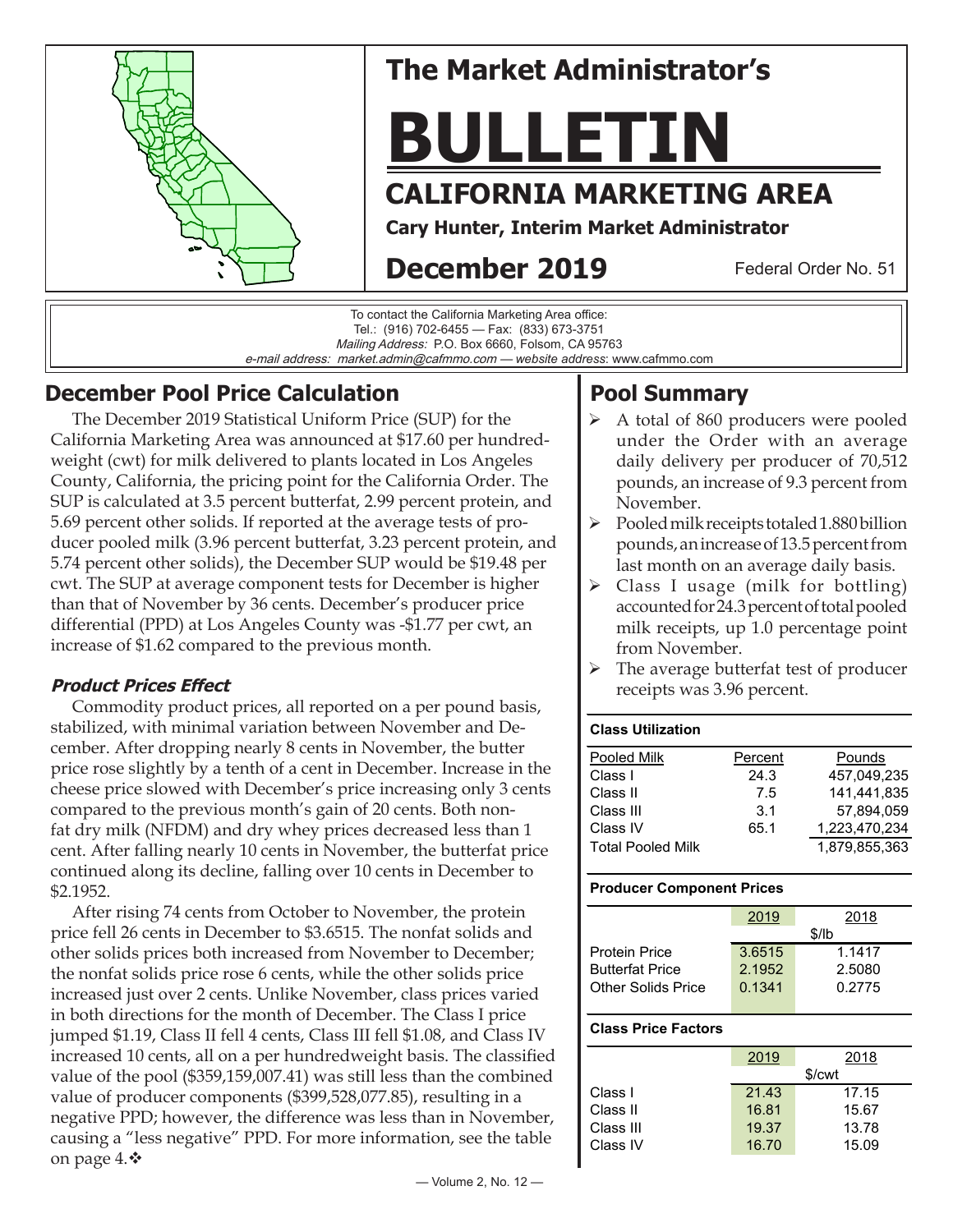## **2019 Under the California Federal Marketing Order**

#### **Growth in Statistical Uniform Price**

 As shown in Figure 1, the California Federal Marketing Order (CFMO) Statistical Uniform Price (SUP) at the announced standard tests—3.50 percent butterfat, 2.99 percent protein, and 5.69 percent other solids—increased



in 2019. The SUP at standard tests began the year at a low of \$15.09 per hundredweight (cwt) in January and increased for eight straight months through August before declining slightly for three months, finishing at \$17.60, up more than \$2.50 from January. The SUP at the considerably higher pool average component tests also grew steadily throughout 2019, except for small decreases in April and September. The SUP at pool average tests finished the year at \$19.48 per cwt, up more than \$2.75 per cwt from its January low of \$16.72.

 Figure 1 also depicts that high component tests in producer milk can drive up the SUP at the *average pool* tests, even when the SUP at *stan-*

*dard* tests decreases. In the period from July to December, the SUP at *standard* tests decreased \$0.25 per cwt from \$17.85 per cwt, its peak for the year, to \$17.60 per cwt; however, the SUP at *average pool* tests increased \$0.90 per cwt from \$18.58 per cwt in July to its peak of \$19.48 per cwt in December.

#### **Class Utilization**

 Class I utilization in 2019 was varied due to changes in seasonal demand, exhibiting declines in June and November 2019 and a range between 385 million and 490 million pounds. Class II utilization grew modestly to its peak of more than 175 million pounds in October 2019; thereafter, Class II utilization decreased in November and recovered slightly to finish the year above 140 million pounds. Figure 2 illustrates the dynamic fluctuations in pooling of Class III and IV milk over the course of 2019. More than 1.35 billion pounds of Class III milk were pooled in January 2019, but less than 60 million pounds were pooled in December 2019—a decrease exceeding one billion pounds; in contrast, just over 50 million pounds of Class IV milk were pooled in January 2019, but more than 1.2 billion pounds of Class IV milk were pooled in December 2019—an increase exceeding one billion pounds.

#### **Pooling and Depooling**

 Three periods, circled on Figure 2, show large reversals in the Class III and Class IV pooled utilization; these reversals occurred from March to April, May to June, and June to July. Figure 3 depicts the Class III and IV minimum prices from January to December 2019; Figure 3 also highlights monthly changes in which the Class III price either

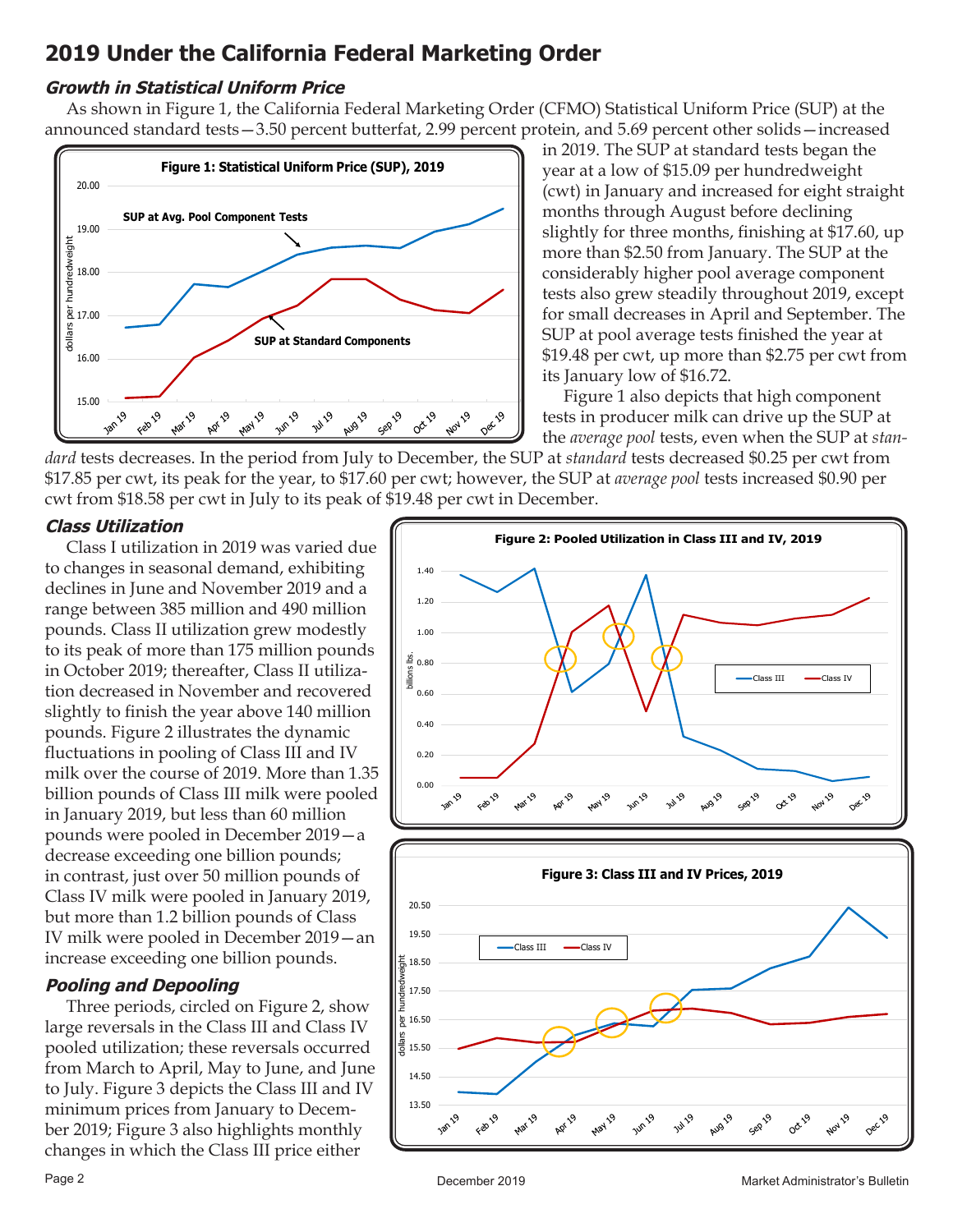increases above or falls below the Class IV price. Notably, these swaps in the higher-priced class occur in the same months as the utilization of Class III and Class IV switches: March to April, May to June, and June to July. This suggests a significant relationship between which class price is higher and which class is more heavily pooled. In these instances, the lower-priced class is heavily pooled, while the higher-priced class is pooled less.

 One determining factor behind the pooling decision is the relationship of the class prices to the SUP. If a class price is projected to be higher than the SUP (pooling decisions must be made in advance of the SUP calculation), then a handler producing products in the high-priced class is likely to withhold their volume from the pool, thereby avoiding a payment into the Producer Settlement Fund (PSF). If the class price is forecasted to be less than the SUP, the handler would likely pool their volume to receive a payment from the PSF. Handlers may choose to pool or depool milk based on a variety of market factors within the limitations under the CFMO, which are stated in the Federal Milk Market Order Language, available at www.cafmmo.com/order/information. \*

## **USDA-AMS-Dairy Program: A Year in Review**

*2019 was a busy year for the USDA-Agricultural Marketing Service (AMS)-Dairy Program.*

 The USDA launched a dairy product purchasing program in **February**. To encourage domestic consumption, USDA began purchasing cheese and other dairy products for distribution to nutrition assistance programs.

 In **March**, the USDA reauthorized the Dairy Forward Pricing Program (DFPP). The first 2018 Farm Bill program enacted, DFPP allows milk handlers to voluntarily enter into forward price contracts with producers or cooperatives for a negotiated raw milk price; this risk management tool benefits both buyers and sellers of milk.

 In **May**, after hearing feedback from the industry, the USDA amended the Class I skim milk price formula from the higher of the monthly advanced pricing factors for Class III or Class IV skim milk to the average of the two factors plus \$0.74 per hundredweight plus the applicable adjusted Class I differential. Amending the formula decreases risk and uncertainty associated with hedging and allows for better use of risk management tools.

 Congress improved on the former Margin Protection Program for Dairy Producers (MPP-Dairy) in the 2018 Farm Bill with the creation of the Dairy Margin Coverage Program (DMC), formally rolled out in **June**. The DMC increases the margin coverage level and provides a decision tool to help producers determine the level of coverage that gives them the strongest financial safety net.

 Two new programs launched in **September**. The USDA awarded \$1.4 million through the new Dairy Business Innovation Initiative that promotes diversification of dairy product markets. The Milk Donation Reimbursement Program, which aims to reduce food waste and improve nutrition among low income individuals, also kicked off. Under this program, eligible dairy businesses can donate certain fluid milk products to non-profit organizations that distribute food to low income individuals and, in turn, receive limited reimbursements.

 In **October**, the USDA unveiled the first-ever Fresh Fluid Milk Purchase Program, which addresses the surplus of fluid milk while also providing healthy U.S. milk products to food insecure households. Since the program's launch, \$53 million, or 4,900 truckloads, of fluid milk has been purchased.

 Finally, the USDA continued to make strides in equipping the industry with more reliable, relevant, and user-friendly data with the completion of the new web-based platform, Market Analysis and Reporting Services (MARS). Here's to a successful 2019. Onwards to 2020!  $\mathbf{\hat{v}}$ 

## **What's in Store for Milk Prices in 2020?**

 Offering a glimpse into the future, the USDA National Agricultural Statistics Service forecasts the All Milk price, representing the gross price of milk before deductions, to remain strong as 2020 continues. As of January 10, 2020, the USDA predicts 2020's All Milk price to be \$19.25, an increase of 65 cents per cwt over 2019's predicted All Milk price. Class price predictions, as released in the Economic Research Service's (ERS) *Livestock, Dairy, and Poultry Outlook* and the USDA's *World Agricultural Supply and Demand Estimates (WASDE),* are up from 2019; the forecasted Class III and IV prices are \$17.35 and \$16.90 per hundredweight, respectively, an increase from 2019's average. Independent of FMMO pricing, the Chicago Mercantile Exchange's (CME) 2020 futures prices for 2020 paint a slightly different picture than USDA estimates. As of January 13, 2020, CME futures for Class III and IV traded at an average \$17.40 and \$17.82, respectively. Interestingly, the CME futures show Class IV priced above Class III for most of the year. CME's futures for commodity products are mixed for 2020, showing monthly growth throughout the year for both whey and NDM but decreases in cheese and butter prices. These estimates once again vary slightly from USDA estimates. The *WASDE*'s forecasts point to a falling price of whey, cheese, and butter, due to anticipated low demand and high stocks. Where both estimates agree is in the increasing value of NDM, likely due to projected strong demand in world export markets. $\mathbf{\hat{v}}$